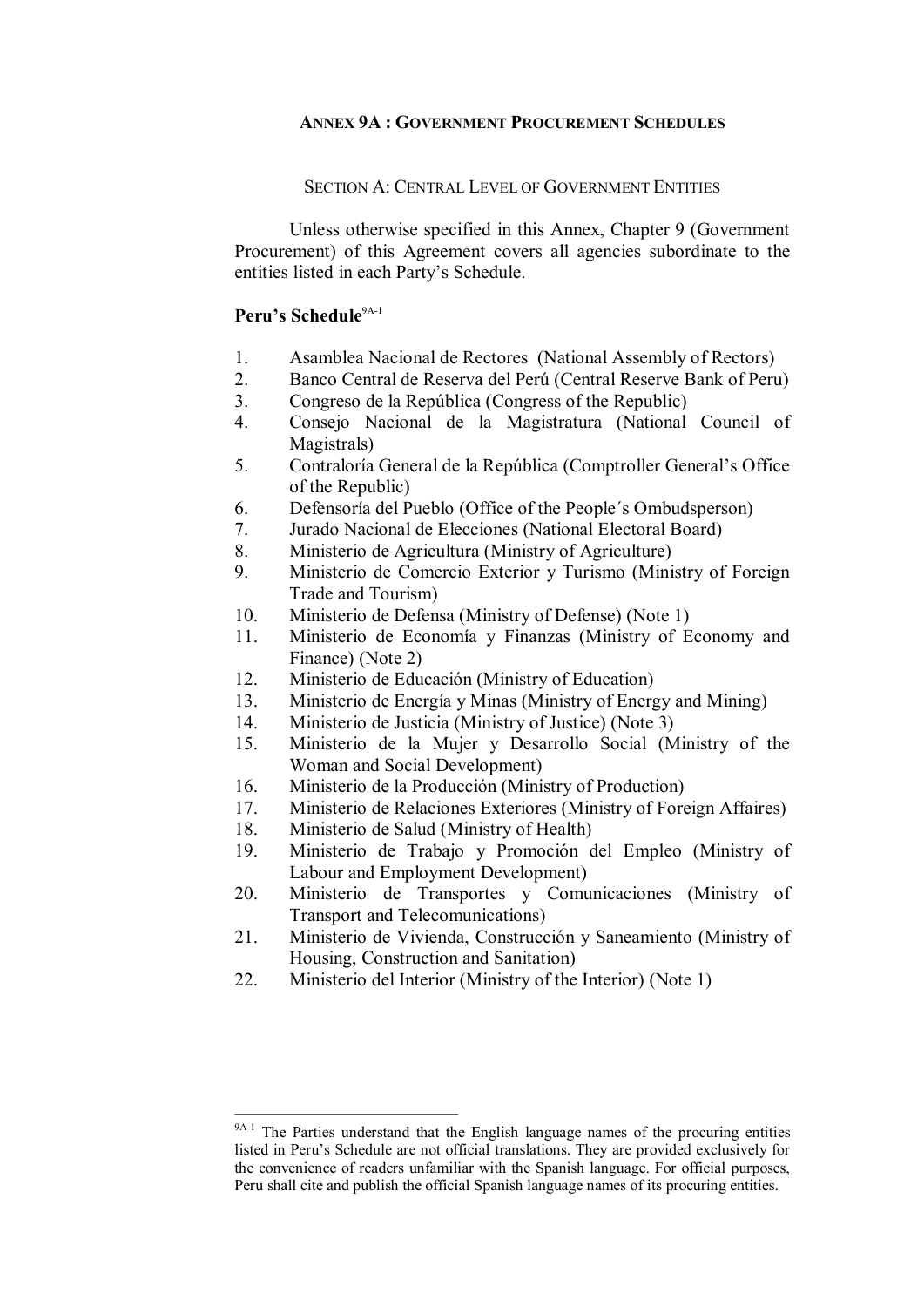- 23. Ministerio Público (Prosecutor´s Ministry)
- 24. Oficina Nacional de Procesos Electorales (National Office of Electoral Processes)
- 25. Poder Judicial (Judicial Power)
- 26. Presidencia del Consejo de Ministros (Presidency of the Council of Ministres)
- 27. Registro Nacional de Identificación y Estado Civil (National Registry of Identification and Marital Status)
- 28. Seguro Social de Salud (ESSALUD) (Health Insurance) (Note 4)
- 29. Superintendencia de Banca y Seguros (Superintendence of Banking and Insurance)
- 30. Tribunal Constitucional (Constitutional Tribunal)
- 31. Universidad Nacional del Altiplano (National University of the Altiplano)
- 32. Universidad del Centro del Perú (Central University of Peru)
- 33. Universidad Mayor de San Marcos (National University of San Marcos)
- 34. Universidad Nacional Agraria de la Molina (National University Agraria la Molina)
- 35. Universidad Nacional Agraria de la Selva (Agraria National University of the Forest)
- 36. Universidad Nacional Amazónica de Madre de Dios (Amazonic National University of Madre de Dios)
- 37. Universidad Nacional Daniel Alcides Carrión (Daniel Alcides Carrión National University)
- 38. Universidad Nacional de Cajamarca (Cajamarca National University)
- 39. Universidad Nacional de Educación Enrique Guzman Valle (Enrique Guzman Valle National University)
- 40. Universidad Nacional de Huancavelica (Huancavelica National University)
- 41. Universidad Nacional de Ingeniería (Engineering National University)
- 42. Universidad Nacional de la Amazonía Peruana (National University of the Peruvian Amazony)
- 43. Universidad Nacional de Piura (Piura National University)
- 44. Universidad Nacional de San Agustín (San Agustín National University)
- 45. Universidad Nacional de Trujillo (Trujillo National University)
- 46. Universidad Nacional de Tumbes (Tumbes National University)
- 47. Universidad Nacional de Ucayali (Ucayali National University)
- 48. Universidad Nacional del Callao (Callao National University)
- 49. Universidad Nacional del Santa (Del Santa National University)
- 50. Universidad Nacional Federico Villareal (Federico Villareal National University)
- 51. Universidad Nacional Hermilio Valdizán (Hermilio Valdizán National University)
- 52. Universidad Nacional Jorge Basadre Grohmann (Jorge Basadre Grohmann National University)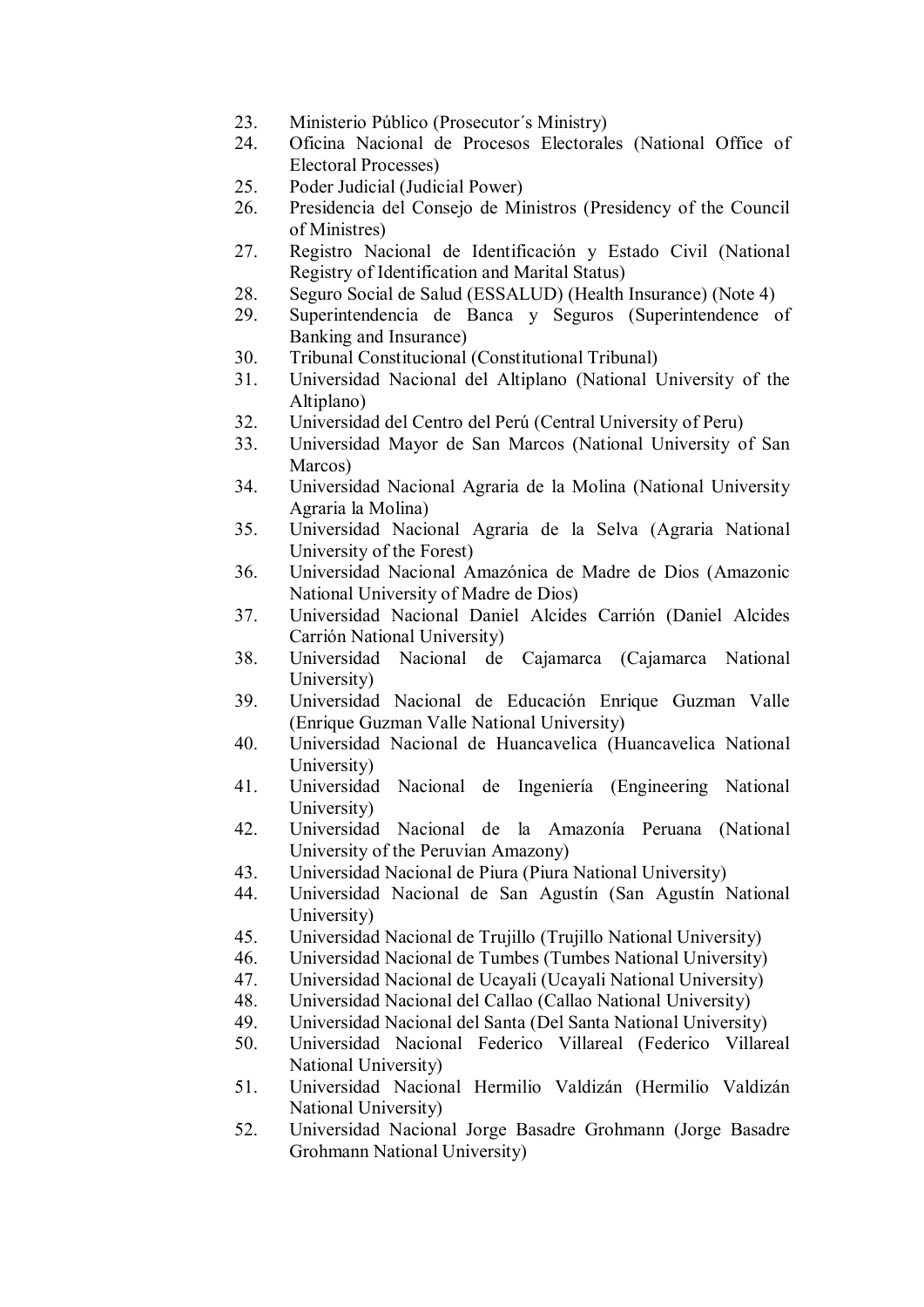- 53. Universidad Nacional José F. Sanchez Carrión (José F. Sanchez Carrión National University)
- 54. Universidad Nacional Micaela Bastidas de Apurimac (Micaela Bastidas National University of Apurimac)
- 55. Universidad Nacional San Antonio de Abad del Cusco (San Antonio de Abad National University of Cusco)
- 56. Universidad Nacional San Cristobal de Huamanga (San Cristobal de Huamanga National University)
- 57. Universidad Nacional San Martín (San Martín National University)
- 58. Universidad Nacional San Luis Gonzaga de Ica (San Luis Gonzaga National University of Ica)
- 59. Universidad Nacional Santiago Antunez de Mayolo (Santiago Antunez de Mayolo National University)
- 60. Universidad Nacional Toribio Rodriguez de Mendoza (Toribio Rodriguez de Mendoza National University)
- 61. Universidad Pedro Ruiz Gallo (Pedro Ruiz Gallo National University)

## **Notes to Peru's Schedule**

1. Ministerio de Defensa and Ministerio del Interior (Ministry of Defense and Ministry of Interior): This Chapter does not cover the procurement of clothing/apparel (HS 6205) and footwear (HS 64011000) by the Army, Navy, Air Force or National Police of Peru.

2. Ministerio de Economía y Finanzas (Ministry of Economy and Finance): This Chapter does not cover procurement by the Agency for the Promotion of Private Investment (PROINVERSION) of technical, legal, financial, economic, or similar consulting services which are necessary to promote private investment through the granting of concessions or other means such as capital increase, joint ventures, service, leasing and management contracts.

3. Ministerio de Justicia (Ministry of Justice): This Chapter does not cover procurement by the Comisión de Formalización de la Propiedad Informal (COFOPRI) (The Land Title Formalization Commission).

4. Seguro Social de Salud (ESSALUD) (Health Insurance): This Chapter does not cover the procurement of sheets (HS 6301) and blankets (HS 6302).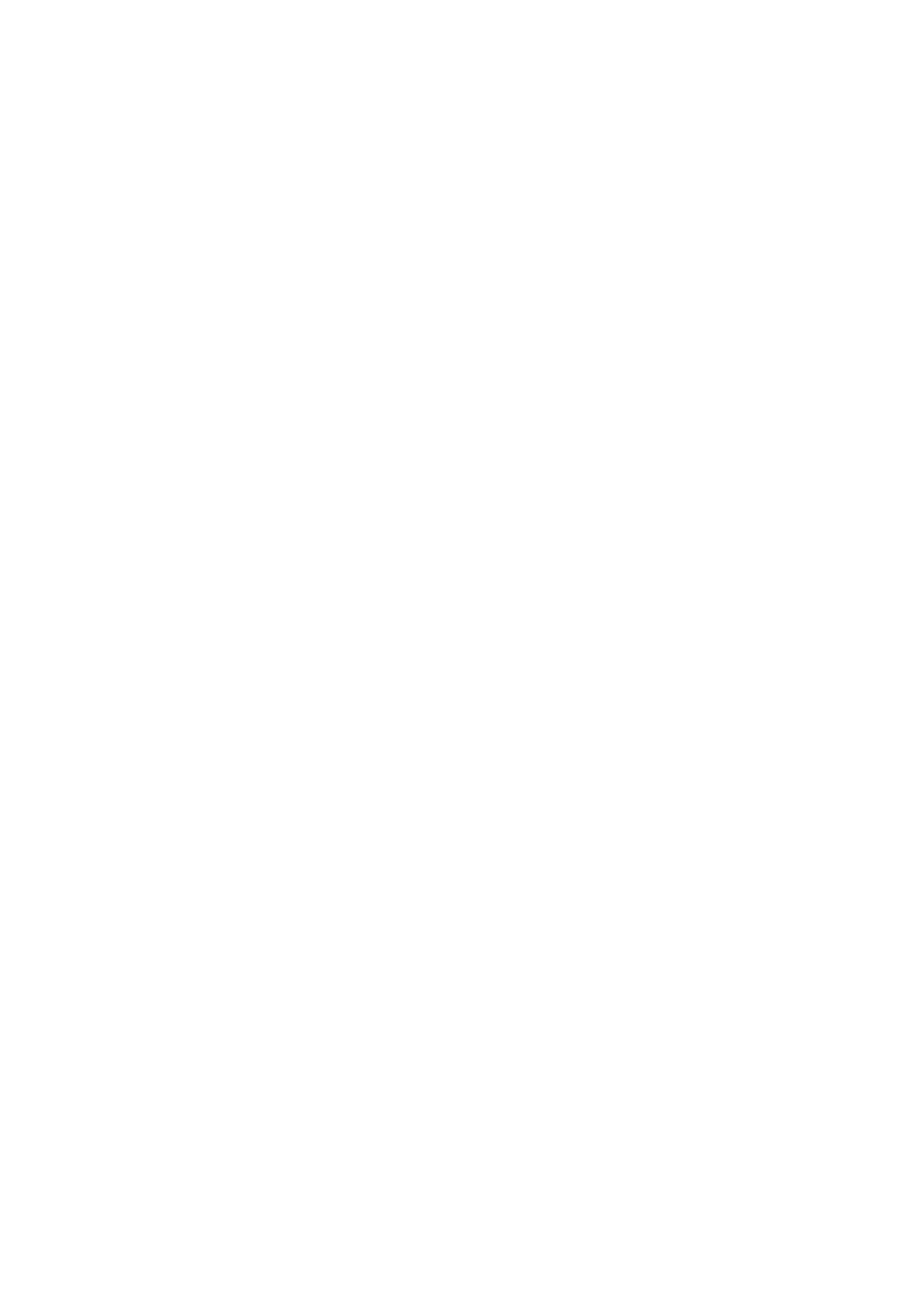- 1. Auditor-General's Office
- 2. Attorney-General's Chambers<br>3. Cabinet Office
- Cabinet Office
- 4. Istana
- 5. Judicature
- 6. Ministry of Transport
- 7. Ministry of Community Development, Youth and Sports
- 8. Ministry of Education
- 9. Ministry of Environment and Water Resources
- 10. Ministry of Finance
- 11. Ministry of Foreign Affairs
- 12. Ministry of Health
- 13. Ministry of Home Affairs
- 14. Ministry of Information, Communications and the Arts<br>15. Ministry of Mannower
- Ministry of Manpower
- 16. Ministry of Law
- 17. Ministry of National Development
- 18. Ministry of Trade and Industry
- 19. Parliament
- 20. Presidential Councils
- 21. Prime Minister's Office
- 22. Public Service Commission
- 23. Ministry of Defence

This Chapter will generally apply to purchases by the Singapore Ministry of Defence of the following FSC categories (others being excluded) subject to the Government of Singapore's determinations under the provision of Article 9.20 (Exceptions).

- FSC Description
- 22 Railway Equipment
- 23 Ground Effect Vehicles, Motor Vehicles, Trailers and Cycles
- 24 Tractors
- 25 Vehicular Equipment Components
- 26 Tires and Tubes<br>29 Engine Accessor
- **Engine Accessories**
- 30 Mechanical Power Transmission Equipment
- 31 Bearings
- 32 Woodworking Machinery and Equipment
- 34 Metalworking Machinery
- 35 Service and Trade Equipment
- 36 Special Industry Machinery
- 37 Agricultural Machinery and Equipment
- 38 Construction, Mining, Excavating and Highway Maintenance Equipment
- 39 Materials Handling Equipment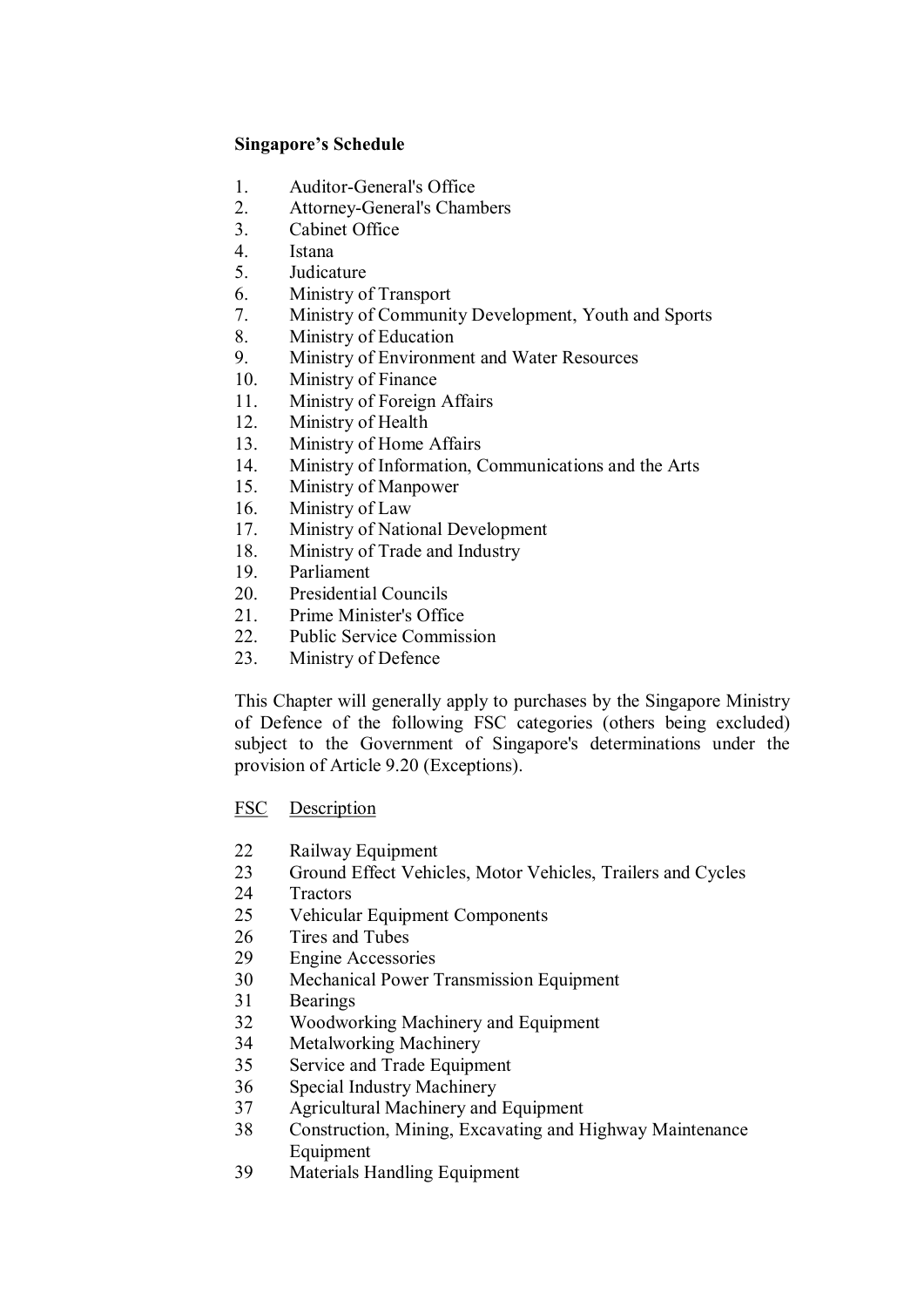- Rope, Cable, Chain and Fittings
- Refrigeration, Air Conditioning and Air Circulating Equipment
- Fire Fighting, Rescue and Safety Equipment
- Pumps and Compressors
- 44 Furnace, Steam Plant and Drying Equipment<br>45 Plumbing, Heating and Sanitation Equipment
- Plumbing, Heating and Sanitation Equipment
- 46 Water Purification and Sewage Treatment Equipment<br>47 Pipe, Tubing, Hose and Fittings
- Pipe, Tubing, Hose and Fittings
- Valves
- Handtools
- Measuring Tools
- Hardware and Abrasives
- Prefabricated Structures and Scaffolding
- Lumber, Millwork, Plywood and Veneer
- Construction and Building Materials
- Electric Wire, and Power and Distribution Equipment
- 62 Lighting, Fixtures and Lamps<br>63 Alarm, Signal and Security De
- Alarm, Signal and Security Detection Systems
- Medical, Dental and Veterinary Equipment and Supplies
- Photographic Equipment
- Chemicals and Chemical Products
- Training Aids and Devices
- General Purpose Automatic Data Processing Equipment, Software, Supplies and Support Equipment
- Furniture
- Household and Commercial Furnishings and Appliances
- 73 Food Preparation and Serving Equipment<br>74 Office Machines. Text Processing System
- Office Machines, Text Processing Systems and Visible Record Equipment
- Office Supplies and Devices
- Books, Maps and other Publications
- 77 Musical Instruments, Phonographs and Home-Type Radios
- Recreational and Athletic Equipment
- Cleaning Equipment and Supplies
- Brushes, Paints, Sealers and Adhesives
- Containers, Packaging and Packing Supplies
- Textiles, Leather, Furs, Apparel and Shoe Findings, Tents and Flags
- Clothing, Individual Equipment, and Insignia
- Toiletries
- Agricultural Supplies
- Live Animals
- Subsistence
- Fuels, Lubricants, Oils and Waxes
- 93 Non-metallic Fabricated Materials
- 94 Non-metallic Crude Materials
- Metal Bars, Sheets and Shapes
- Ores, Minerals, and their Primary Products
- Miscellaneous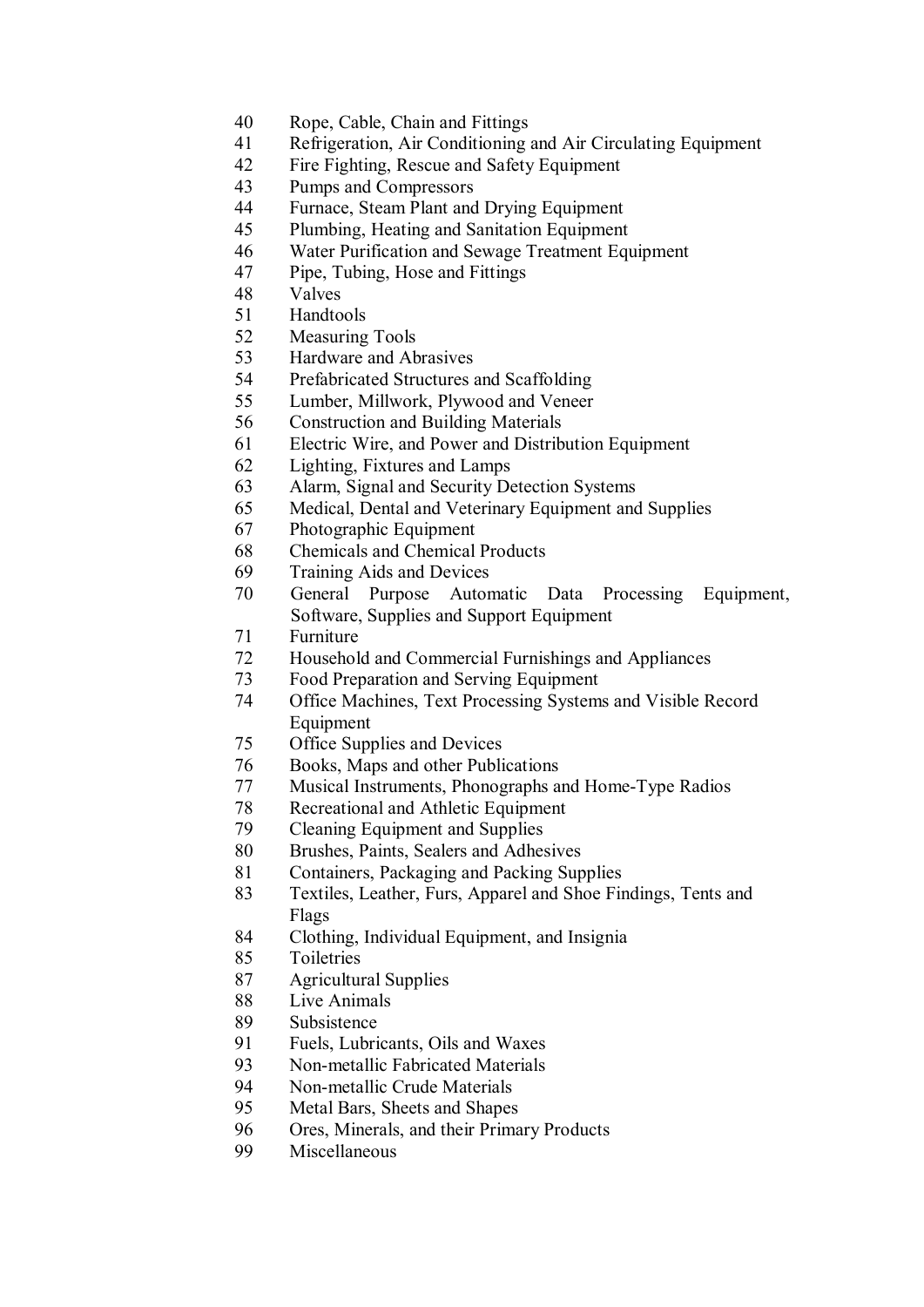## **Notes to Singapore's Schedule**

- 1. This Chapter shall not apply to any procurement in respect of:
	- (a) construction contracts for chanceries abroad and headquarters buildings made by the Ministry of Foreign Affairs; and
	- (b) contracts made by the Internal Security Department, Criminal Investigation Department, Security Branch and Central Narcotics Bureau of the Ministry of Home Affairs as well as procurement that have security considerations made by the Ministry.

2. This Chapter shall not apply to any procurement made by a covered entity on behalf of a non-covered entity.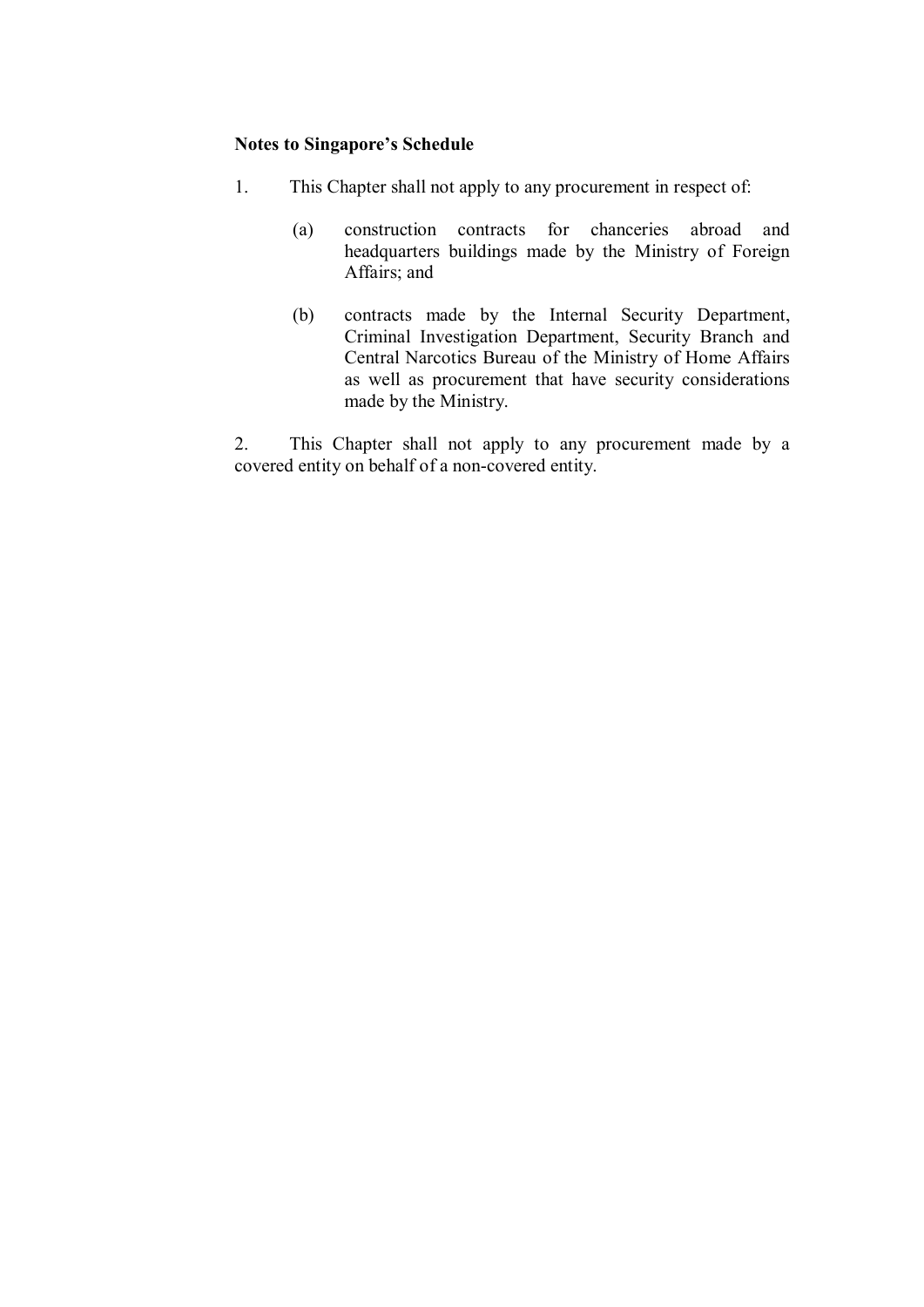#### SECTION B: SUB-CENTRAL LEVEL OF GOVERNMENT ENTITIES

This Chapter covers procurement only by those entities listed in this Schedule.

## **Peru's Schedule**<sup>9A-2</sup>

- 1. Gobierno Regional de Amazonas (Regional Government of Amazonas)
- 2. Gobierno Regional de Ancash (Regional Government of Ancash)
- 3. Gobierno Regional de Arequipa (Regional Government of Arequipa)
- 4. Gobierno Regional de Ayacucho (Regional Government of Ayacucho)
- 5. Gobierno Regional de Apurimac (Regional Government of Apurimac)
- 6. Gobierno Regional de Cajamarca (Regional Government of Cajamarca)
- 7. Gobierno Regional del Callao (Regional Government of Callao)
- 8. Gobierno Regional de Cusco (Regional Government of Cusco)
- 9. Gobierno Regional de Ica (Regional Government of Ica)
- 10. Gobierno Regional de Huancavelica (Regional Government of Huancavelica)
- 11. Gobierno Regional de Huánuco Regional Government of Huancuco)
- 12. Gobierno Regional de Junín (Regional Government of Junin)
- 13. Gobierno Regional de la Libertad (Regional Government of La Libertad)
- 14. Gobierno Regional de Lambayeque (Regional Government of Lambayeque)
- 15. Gobierno Regional de Lima (Regional Government of Lima)
- 16. Gobierno Regional de Loreto (Regional Government of Loreto)
- 17. Gobierno Regional de Madre de Dios (Regional Government of Madre de Dios)
- 18. Gobierno Regional de Moquegua (Regional Government of Moquegua)
- 19. Gobierno Regional de Pasco (Regional Government of Pasco)
- 20. Gobierno Regional de Piura (Regional Government of Piura)
- 21. Gobierno Regional de Puno (Regional Government of Puno)
- 22. Gobierno Regional de San Martín (Regional Government of San Martin)
- 23. Gobierno Regional de Tacna (Regional Government of Tacna)
- 24. Gobierno Regional de Tumbes (Regional Government of Tumbes)
- 25. Gobierno Regional de Ucayali (Regional Government of Ucayali)

<sup>9</sup>A-2 The Parties understand that the English language names of the procuring entities listed in Peru's Schedule are not official translations. They are provided exclusively for the convenience of readers unfamiliar with the Spanish language. For official purposes, Peru shall cite and publish the official Spanish language names of its procuring entities.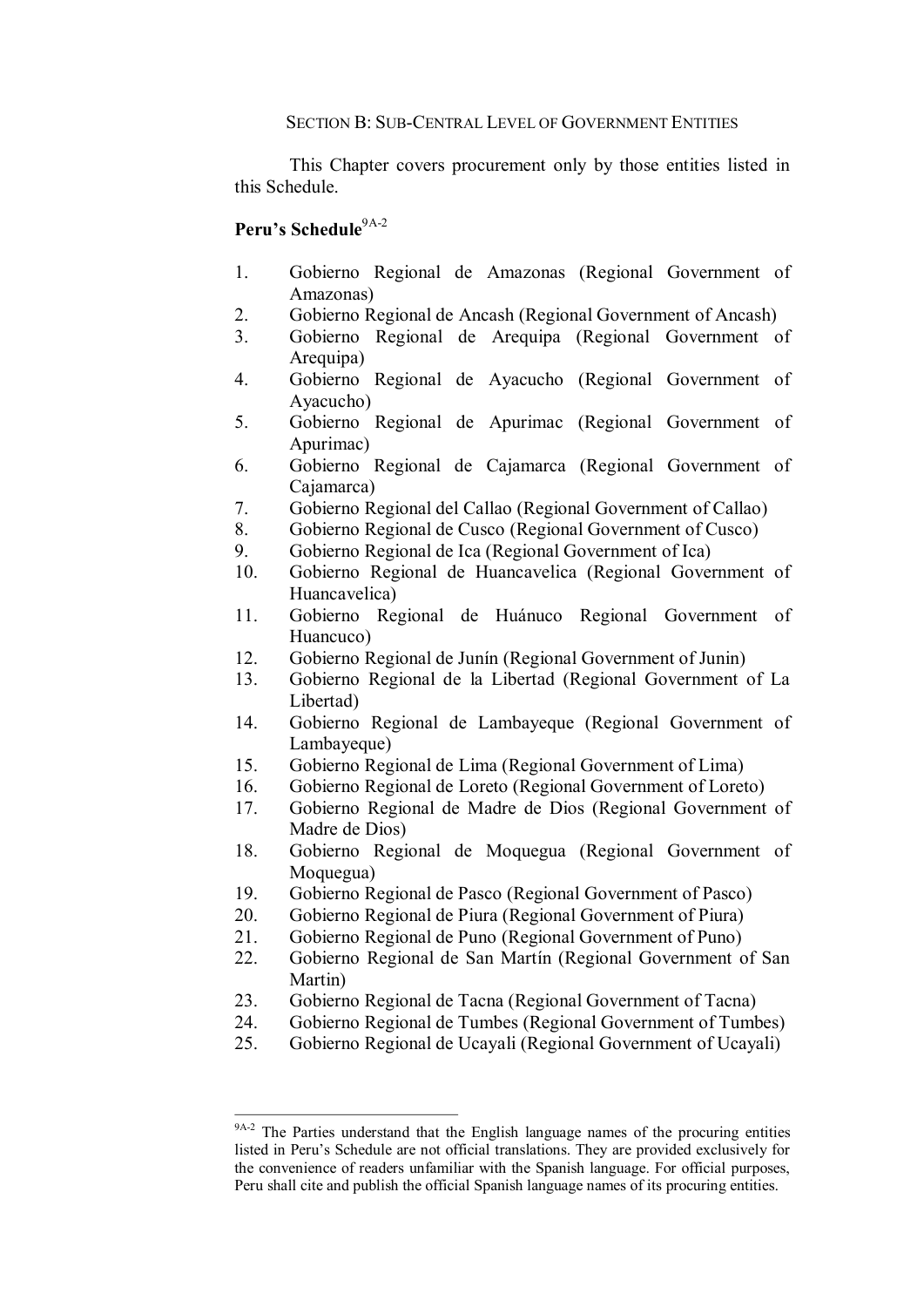Non-applicable for Singapore (Singapore does not have any Sub-Central Governments).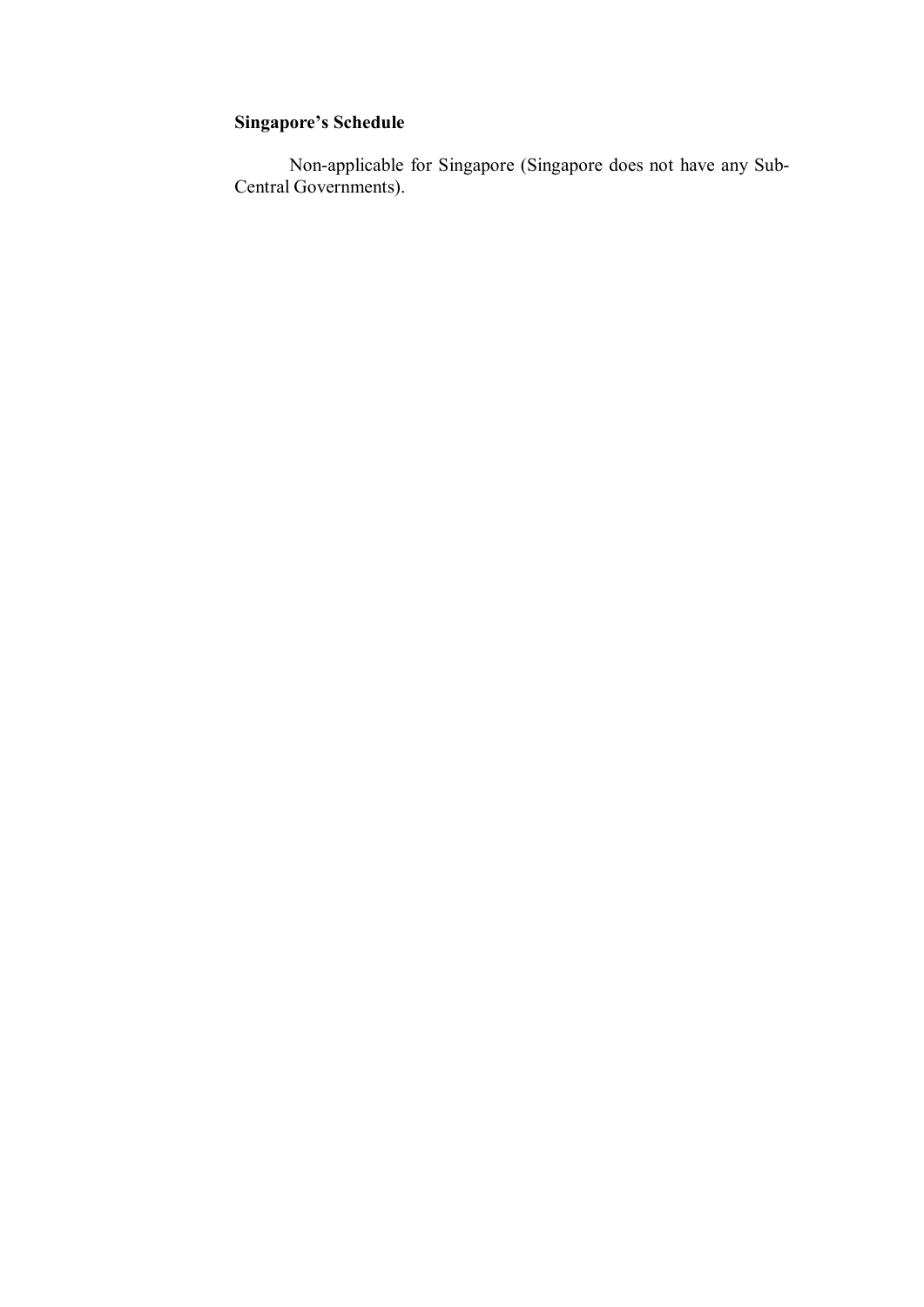### SECTION C: OTHER COVERED ENTITIES

Unless otherwise specified herein, this Chapter covers only the entities listed in this Section.

## Peru's Schedule<sup>9A-3</sup>

- 1. Agro Banco (Agriculture Bank)
- 2. Banco de la Nación (National Bank)
- 3. Banco de Materiales (Bank of Materials)
- 4. Compañía de Negociaciones Mobiliarias e Inmobiliarias S.A. (Negotiation Company of Real State and Movible Property)
- 5. Corporación Financiera de Desarrollo S.A. (Finantial Corporation of Development)
- 6. Corporación Peruana de Aeropuertos y Aviación Civil S.A. (CORPAC) (Peruvian Corporation of Airports and Civil Aviation) (CORPAC)
- 7. Electricidad del Perú S.A. (ELECTROPERU) (Electricity Company of Peru)
- 8. Empresa Eléctrica del Sur S.A. (Electricity Company of the South)
- 9. Empresa de Administración de Infraestructura Eléctrica S.A. (Administration Company of Electric Infraestructure)
- 10. Empresa de Generación Eléctrica de Machupicchu (Hydro Power Company of Machupicchu)
- 11. Empresa Nacional de la Coca S.A. (ENACO) (National Company of the Coca)
- 12. Empresa Nacional de Puertos S.A. (ENAPU) (Peru National Harbours Company) (ENAPU)
- 13. Empresa Peruana de Servicios Editoriales (Peruvian Company of Publishing Services)
- 14. Empresa Regional de Servicios Públicos de Electricidad del Oriente (Regional Company of Electricity Public Services of the Orient)
- 15. Empresa Regional de Servicios Públicos de Electricidad del Sur Este S.A. (Regional Company of Electricity Public Services of the South East)
- 16. Inmobiliaria Milenia S.A. (INMISA) (Real State Company Milenia)
- 17. PERUPETRO
- 18. Petróleos del Perú (PETROPERU) (Peru´s Oil Company) (Note 1)
- 19. Servicio de Agua Potable y Alcantarillado de Lima (SEDAPAL) (Potable Water and Sewerage Service of Lima)
- 20. Servicio Industrial de la Marina (SIMA) (Naval Industrial Services)
- 21. Servicios Postales del Perú S.A (Peru Postal Services)

<sup>&</sup>lt;sup>9A-3</sup> The Parties understand that the English language names of the procuring entities listed in Peru's Schedule are not official translations. They are provided exclusively for the convenience of readers unfamiliar with the Spanish language. For official purposes, Peru shall cite and publish the official Spanish language names of its procuring entities.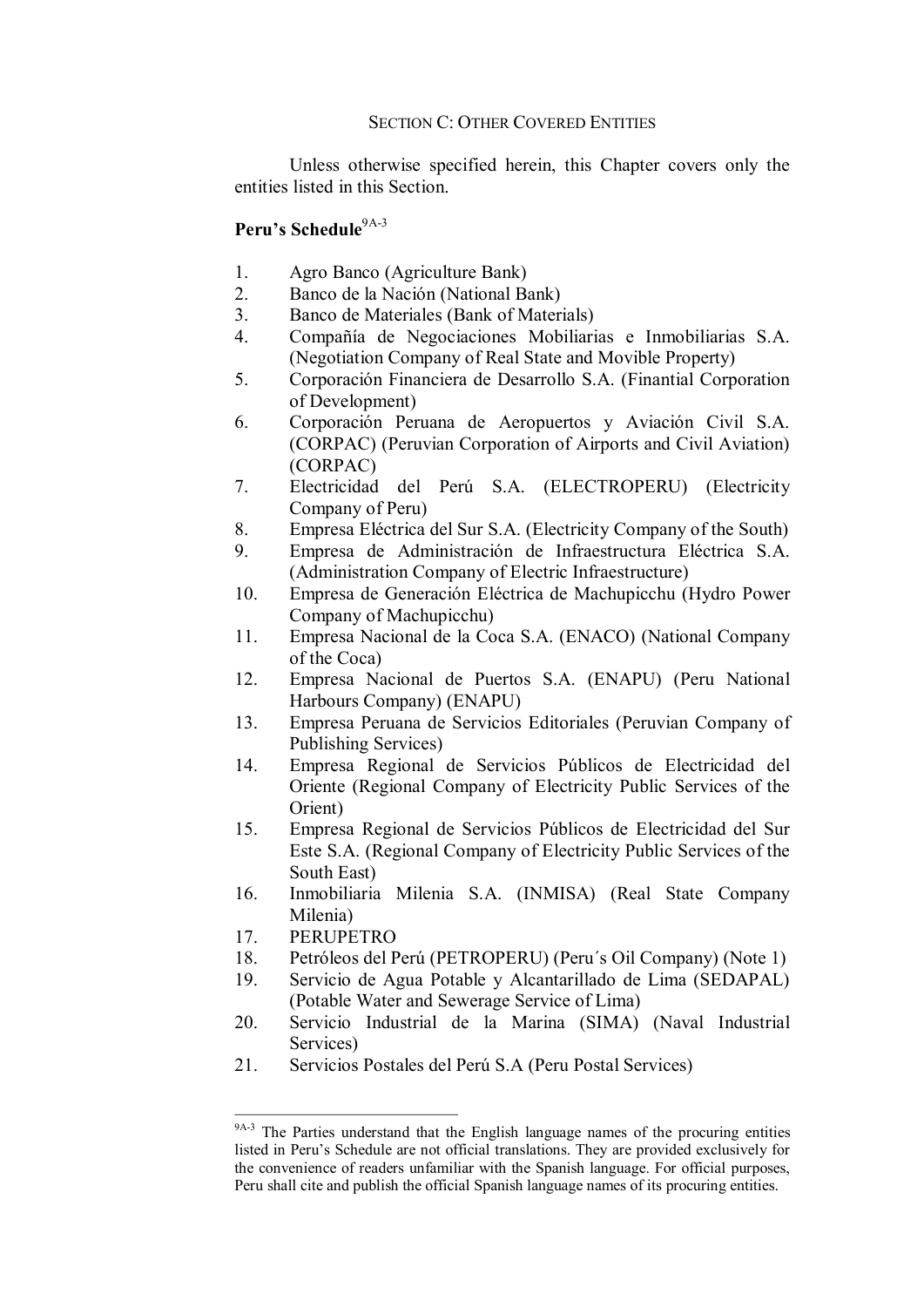- 22. Sociedad Eléctrica del Sur Oeste (Electric Company of the South West)
- 23. Transportes Aéreos Nacionales de Selva (TANS) (National Air Transport Company of the Forest)

## **Notes to Peru's Schedule**

1. Petróleos del Perú (PETROPERU) (Peru's Oil Company): This Chapter does not cover the procurement of the following goods:

- (a) Crude Petroleum
- (b) Gasoline
- (c) Propane
- (d) Diesel oil
- (e) Butane
- (f) Low sulfur medium distillation or Gasoil
- (g) Natural gas
- (h) Bio-diesel
- (i) Saturated acyclic hydrocarbons
- (j) Catalyzers
- (k) Ethanol
- (l) Additives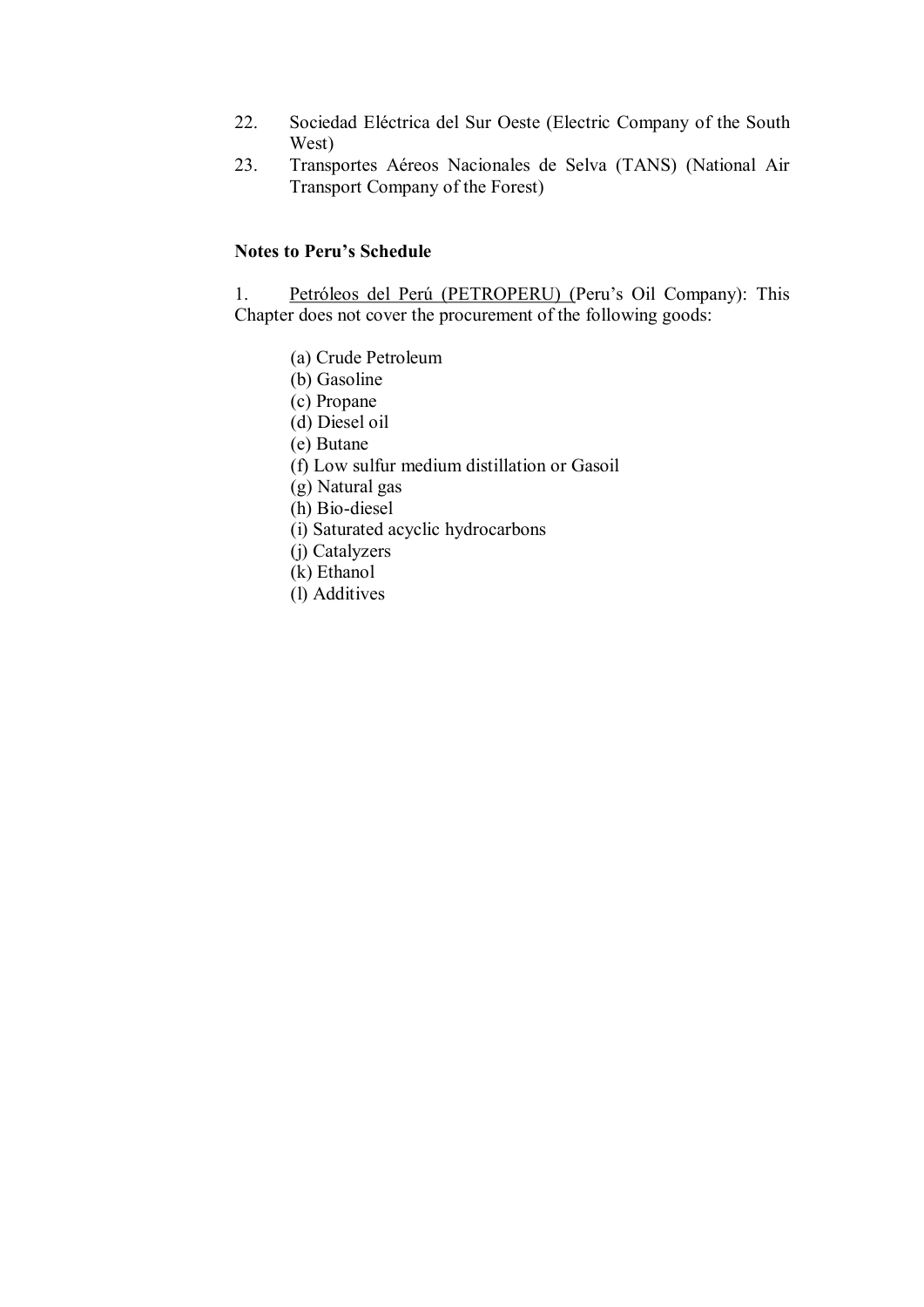- 1. Agency for Science, Technology and Research
- 2. Board of Architects
- 3. Civil Aviation Authority of Singapore<br>4. Building and Construction Authority
- 4. Building and Construction Authority
- 5. Economic Development Board
- 6. Housing and Development Board
- 7. Info-communications Development Authority of Singapore
- 8. Inland Revenue Authority of Singapore
- 9. International Enterprise Singapore
- 10. Land Transport Authority of Singapore
- 11. Jurong Town Corporation<br>12. Maritime and Port Authori
- Maritime and Port Authority of Singapore
- 13. Monetary Authority of Singapore
- 14. National Parks Board
- 15. Preservation of Monuments Board<br>16. Professional Engineers Board
- 16. Professional Engineers Board
- 17. Public Transport Council
- 18. Sentosa Development Corporation
- 19. Media Development Authority
- 20. Singapore Tourism Board
- 21. Standards, Productivity and Innovation Board
- 22. Urban Redevelopment Authority

## **Notes to Singapore's Schedule**

This Chapter shall not apply to any procurement made by a covered entity on behalf of a non-covered entity.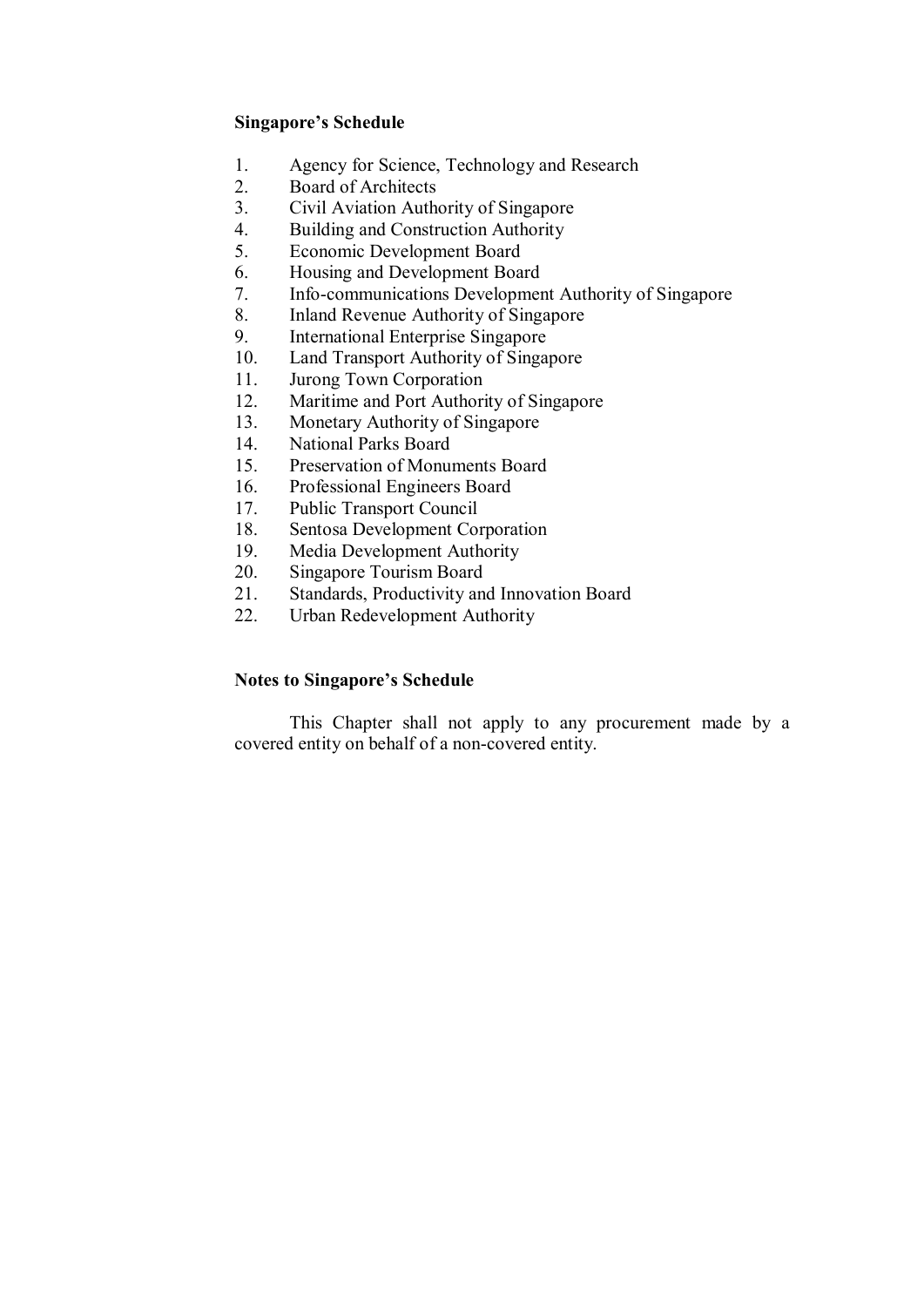## SECTION D: GOODS

This Chapter applies to all goods procured by the entities listed in Sections A through C, subject to the Notes to the respective Sections, the General Notes and Section H.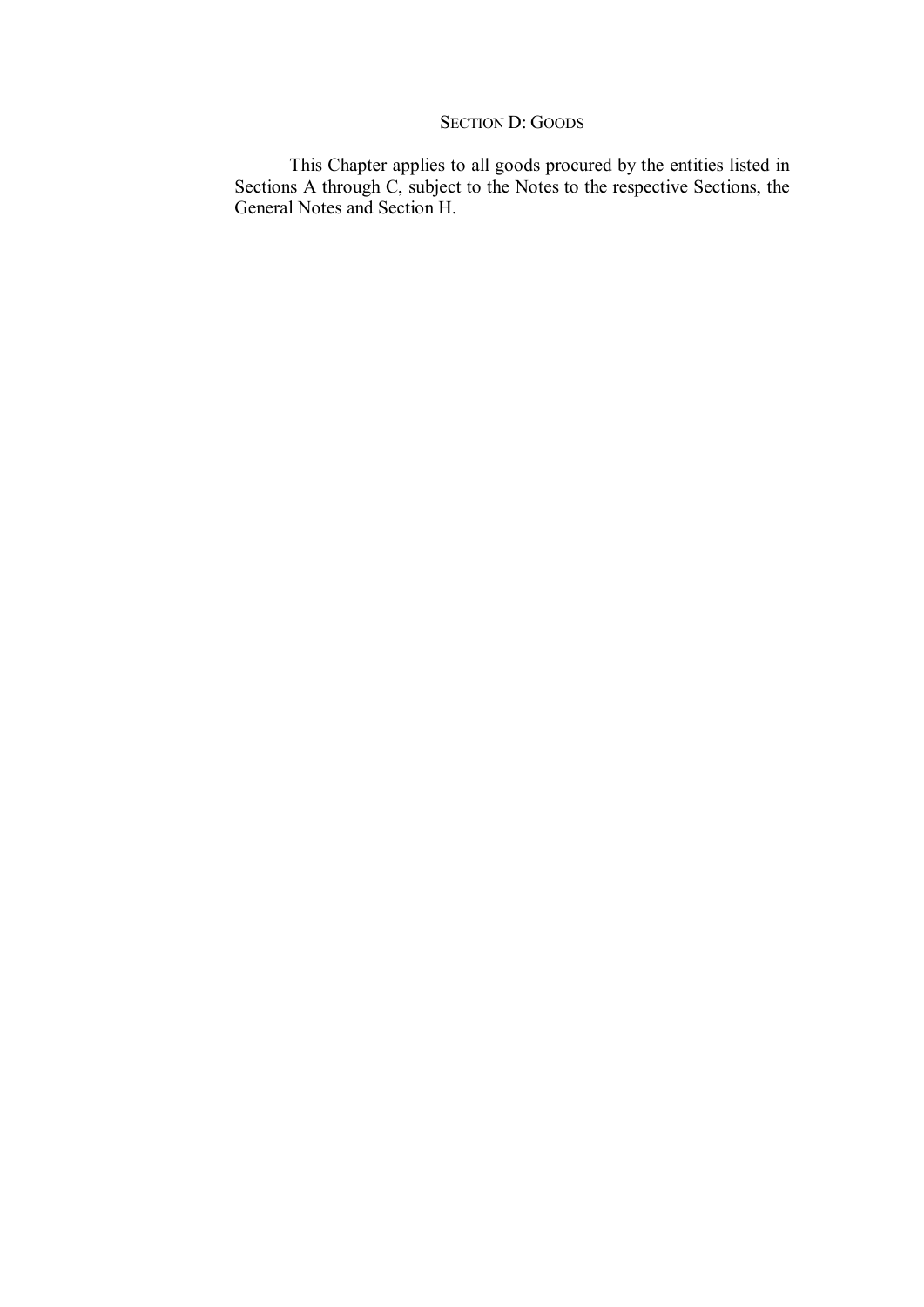#### SECTION E: SERVICES

This Chapter applies to all services procured by the entities listed in Sections A through C, subject to the Notes to the respective Sections, the General Notes, Section H and the Notes to this Section, except for the services excluded in each Party's Schedule.

All services covered by this Section are subject to the existing measures listed in each Party's Schedule in Annexes 11B (Peru Cross-Border Trade in Services and Investment Reservations for Existing Measures and Liberalisation Commitments), 11C (Singapore Cross-Border Trade in Services and Investment Reservations for Existing Measures and Liberalisation Commitments), 11D (Peru Cross-Border Trade in Services and Investment Reservations for Future Measures) and 11E (Singapore Cross-Border Trade in Services and Investment Reservations for Future Measures).

## **Peru's Schedule**

This Chapter applies to all services except the following services, as elaborated in the Central Product Classification Version 1.l. (For complete listing of Central Product Classification Version 1.l, see http://unstats.un.org/unsd/cr/registry/regcst.asp?Cl=3):

CPC 8221 Accounting and auditing services

CPC 8321 Architectural services

CPC 8334 Engineering and design services

CPC 8335 Engineering services during construction and installation phase

CPC 82191 Arbitration and Conciliating Services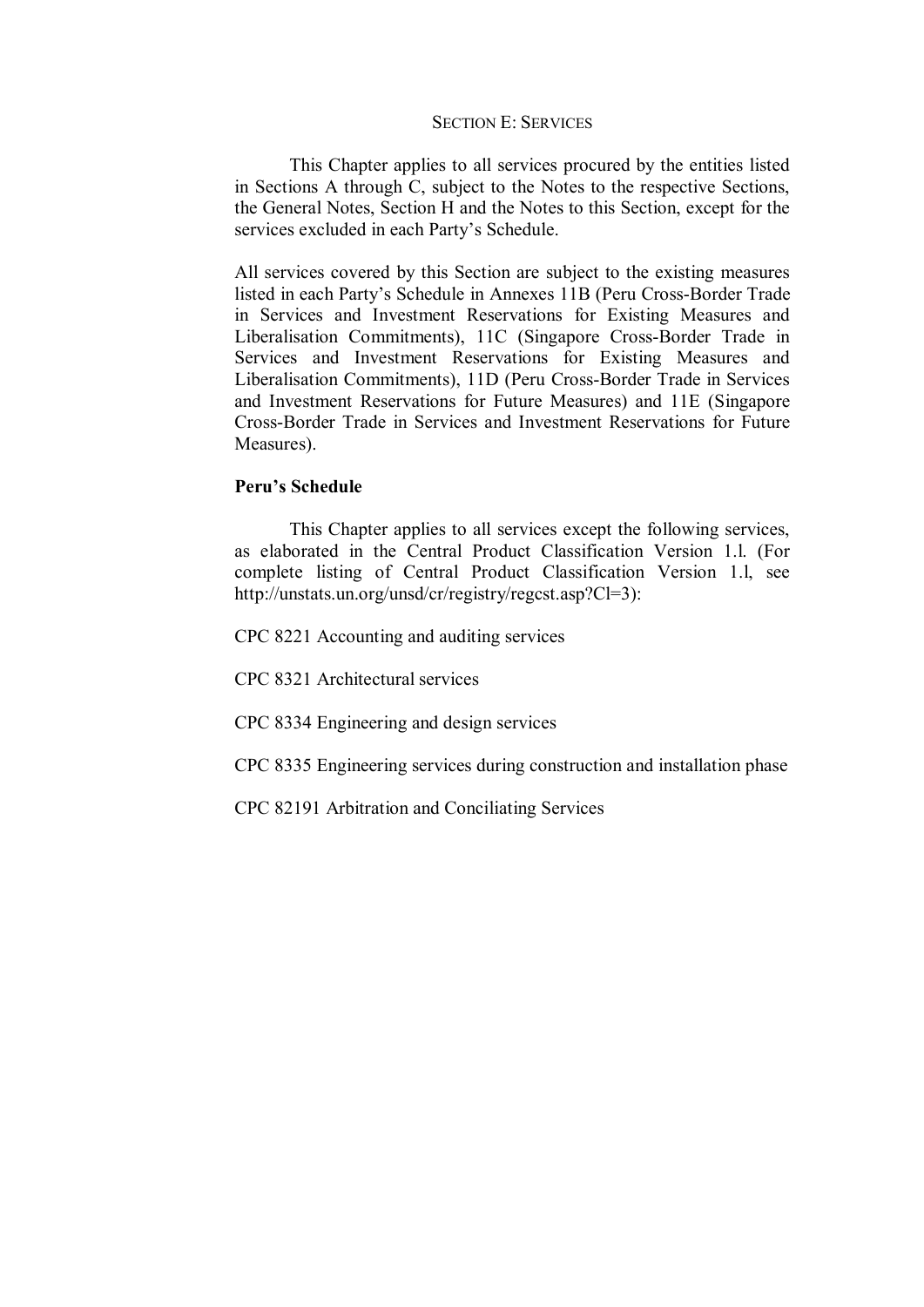The following services as contained in document MTN.GNS/W/120 are offered (others being excluded):

| CPC     | Description                                             |
|---------|---------------------------------------------------------|
| 862     | Accounting, Auditing and Book-keeping Services          |
| 8671    | <b>Architectural Services</b>                           |
| 865     | <b>Management Consulting Services</b>                   |
| 874     | <b>Building-Cleaning Services</b>                       |
| 641-643 | Hotels and Restaurants (incl. catering)                 |
| 74710   | <b>Travel Agencies and Tour Operators</b>               |
| 7472    | <b>Tourist Guides Services</b>                          |
| 843     | <b>Data Processing Services</b>                         |
| 844     | <b>Database Services</b>                                |
| 932     | <b>Veterinary Services</b>                              |
| 84100   | Consultancy Services Related to the Installation of     |
|         | Computer Hardware                                       |
| 84210   | <b>Systems and Software Consulting Services</b>         |
| 87905   | <b>Translation and Interpretation Services</b>          |
| 7523    | Electronic Mail                                         |
| 7523    | Voice Mail                                              |
| 7523    | On-Line Information and Database Retrieval              |
| 7523    | Electronic Data Interchange                             |
| 96112   | Motion Picture or Video Tape Production Services        |
| 96113   | Motion Picture or Video Tape Distribution Services      |
| 96121   | Motion Picture Projection Services                      |
| 96122   | Video Tape Projection Services                          |
| 96311   | <b>Library Services</b>                                 |
| 8672    | <b>Engineering Services</b>                             |
| 7512    | <b>Courier Services</b>                                 |
|         | <b>Biotechnology Services</b>                           |
|         | <b>Exhibition Services</b>                              |
|         | <b>Commercial Market Research</b>                       |
|         | Interior Design Services, Excluding Architecture        |
|         | Professional, Advisory and Consulting Services Relating |
|         | to Agriculture, Forestry, Fishing and Mining, Including |
|         | Oilfield Services                                       |
|         |                                                         |

## **Notes to Singapore's Schedule**

1. The offer regarding services is subject to the limitations and conditions specified in the Government of Singapore's offer under the GATS negotiations.

2. This Chapter shall not apply to any procurement made by a covered entity on behalf of a non-covered entity.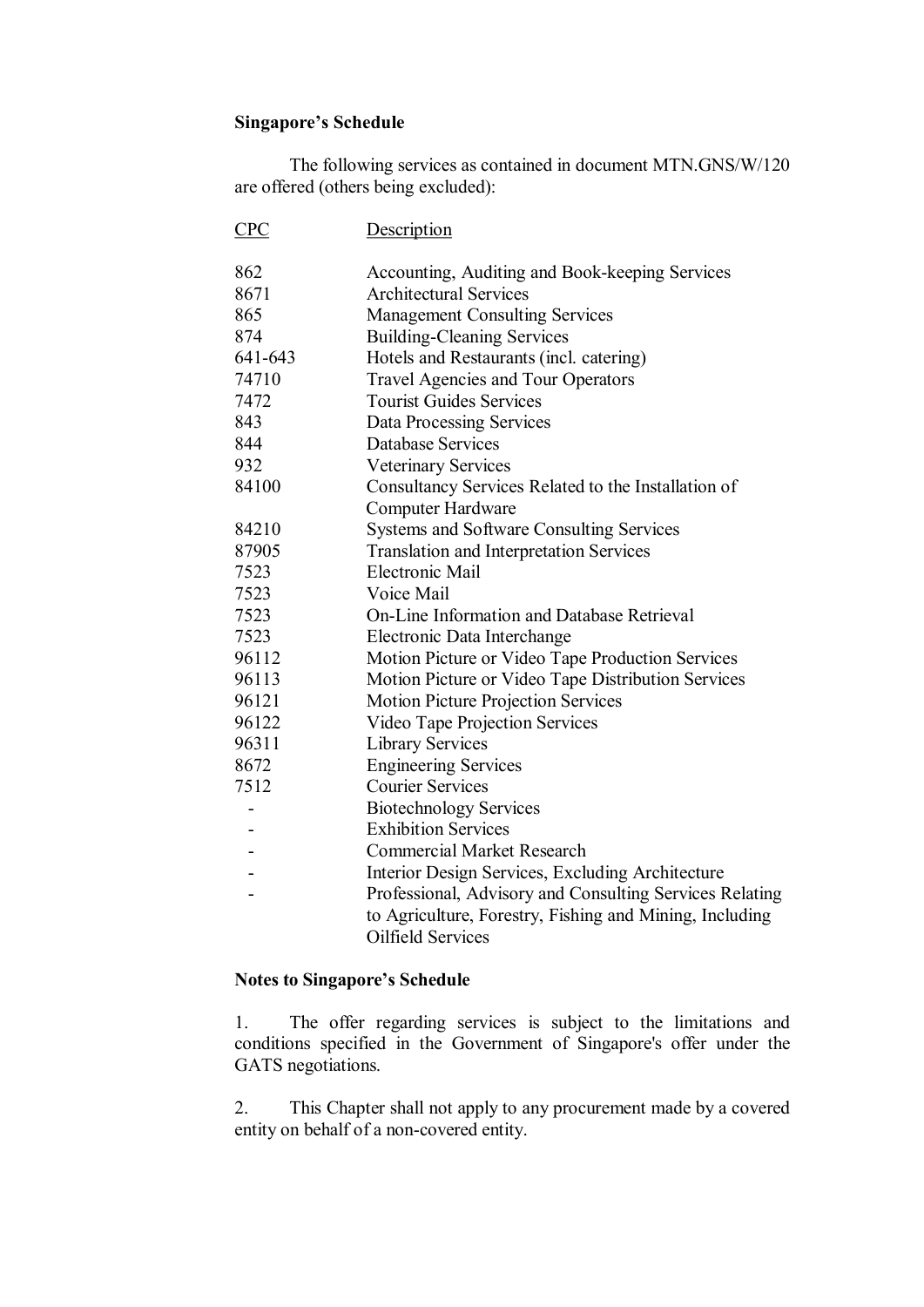#### SECTION F: CONSTRUCTION SERVICES

#### **Peru's Schedule**

This Chapter applies to all construction services procured by the entities listed in Sections A through C, subject to the Notes to the respective Sections, the General Notes, Section H and the Notes to this Section, except for the services excluded in each Party's Schedule.

All construction services covered by this Section are subject to the existing measures listed in each Party's Schedule in Annex 11B (Peru Cross-Border Trade in Services and Investment Reservations for Existing Measures and Liberalisation Commitments), 11C (Singapore Cross Border Trade in Services and Investment Reservations for Existing Measures and Liberalisation Commitments), 11D (Peru Cross-Border Trade in Services and Investment Reservations for Future Measures) and 11E (Singapore Cross-Border Trade in Services and Investment Reservations for Future Measures).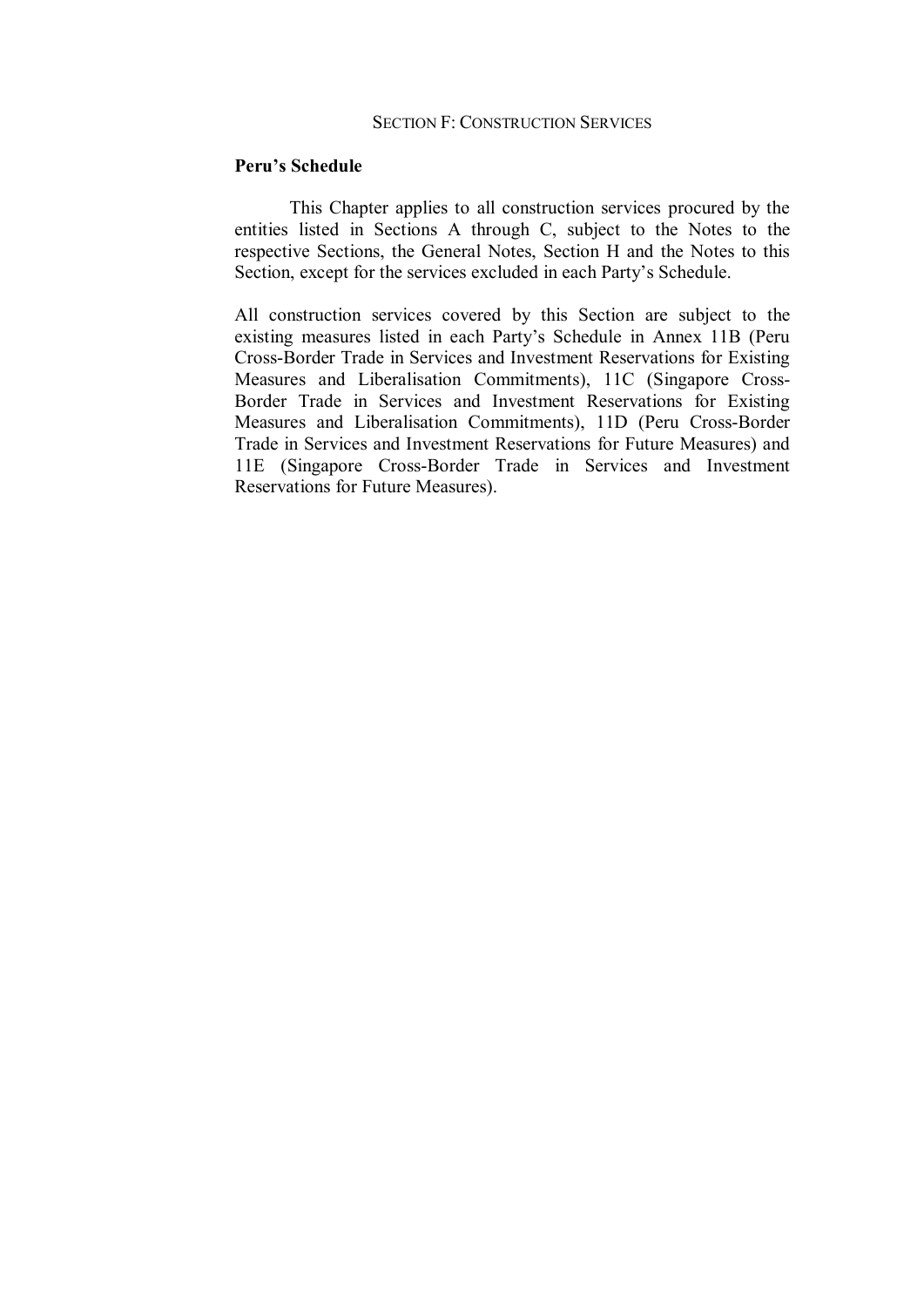The following construction services in the sense of Division 51 of the Central Product Classification as contained in document MTN.GNS/W/120 are offered (others being excluded):

| <b>CPC</b>    | Description                                     |
|---------------|-------------------------------------------------|
| 512           | General construction work for buildings         |
| 513           | General construction work for civil engineering |
| 514, 516      | Installation and assembly work                  |
| 517           | Building completion and finishing work          |
| 511, 515, 518 | Others                                          |

## **Notes to Singapore's Schedule**

1. The offer regarding construction services is subject to the limitations and conditions specified in the Government of Singapore's offer under the GATS negotiations.

2. This Chapter shall not apply to any procurement made by a covered entity on behalf of a non-covered entity.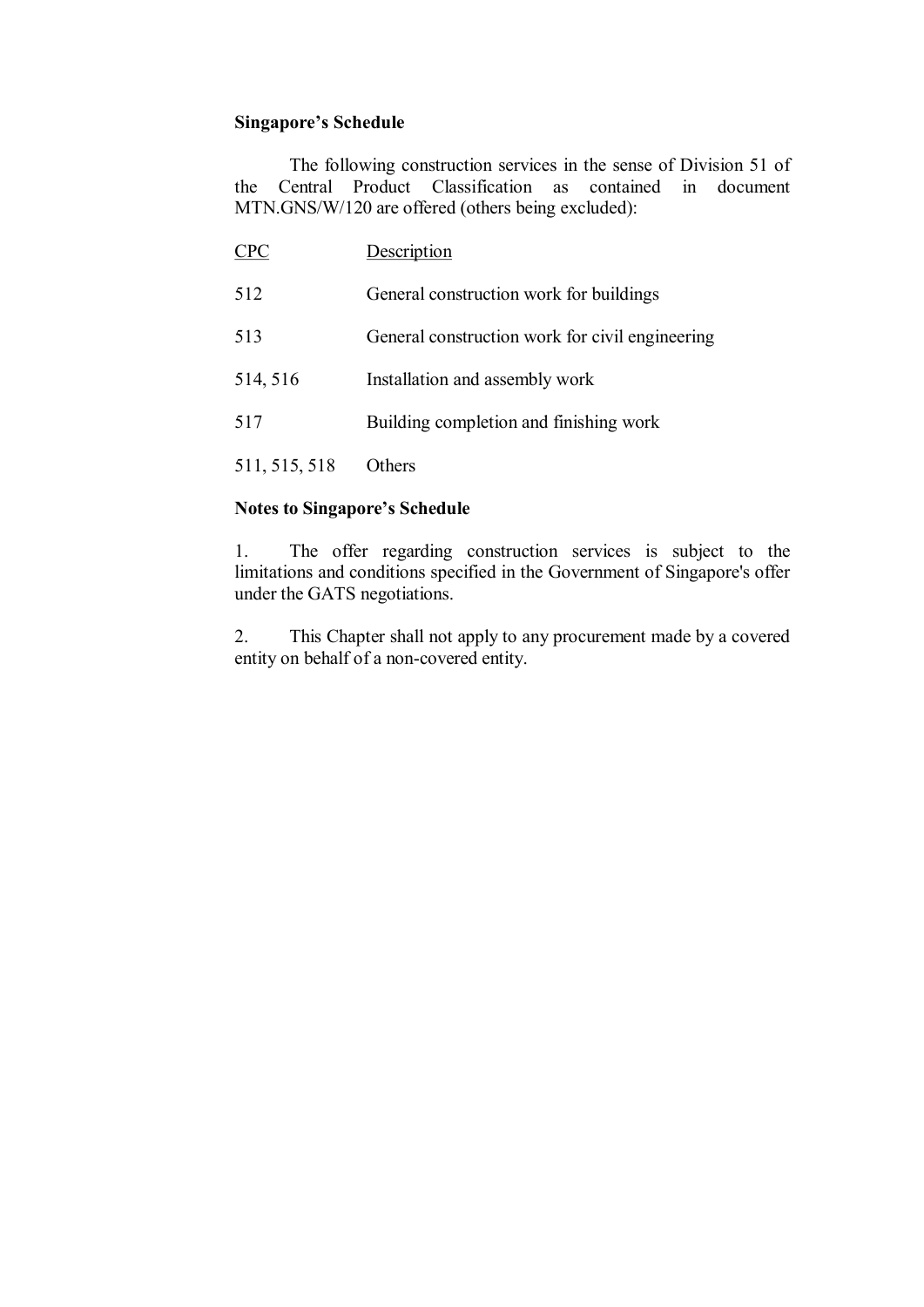#### SECTION G: GENERAL NOTES

Unless otherwise specified herein, the following General Notes in each Party's Schedule apply without exception to this Chapter, including to all sections of this Annex.

## **Peru's Schedule**

1. This Chapter does not apply to procurement programs on behalf of small and micro-sized companies.

2. This Chapter does not apply to the procurement of goods for food assistance programs.

3. This Chapter does not apply to procurement by one Peruvian entity of a good or service from another Peruvian entity.

4. This Chapter does not apply to the acquisition of weavings and clothing made with alpaca and llama fibres.

5. This Chapter does not apply to procurement by the Embassies, Consulates and other missions of the foreign service of Peru, exclusively for their operation and management.